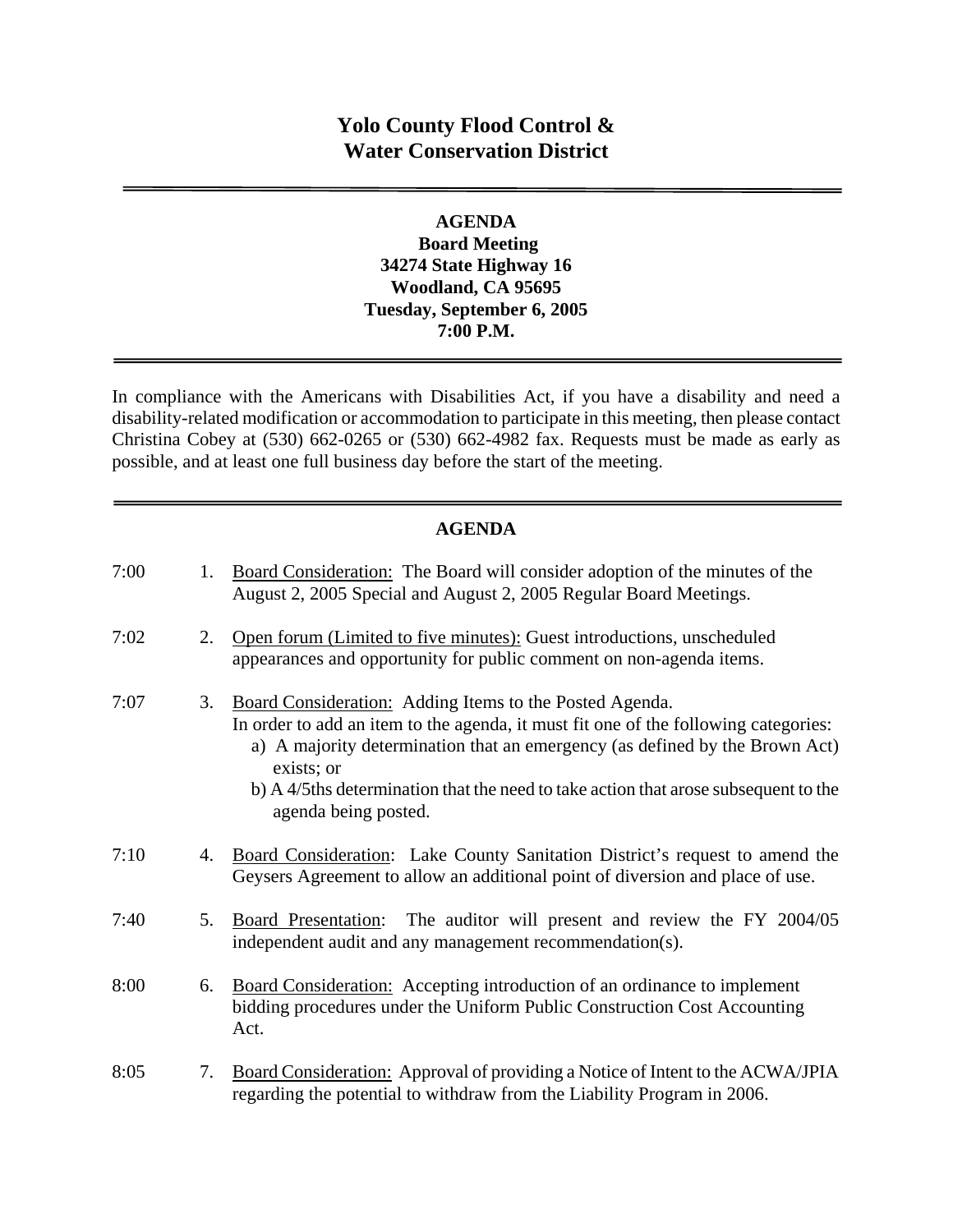| 8:10  | 8.  | Directors' Reports: Each member of the Board will have the opportunity to report<br>on meetings and conferences attended during the prior month on behalf of the<br>District.                                                                                                                                                                                   |
|-------|-----|-----------------------------------------------------------------------------------------------------------------------------------------------------------------------------------------------------------------------------------------------------------------------------------------------------------------------------------------------------------------|
| 8:20  | 9.  | Attorney's Report: The District's attorney will report on the following:<br>a) Current legal and legislative activities.                                                                                                                                                                                                                                        |
| 8:30  | 10. | General Manager's Report: The Board will receive a report from the General<br>Manager or designated representatives regarding current general activities and<br>projects of the District.<br>a) General Activities<br>b) Water Resources Monitoring Program<br>Indian Valley issues<br>$\mathbf{c})$<br>Operations, Maintenance and Water Conditions<br>$\rm d$ |
| 9:10: | 11. | General Discussion: Opportunity for Board members to ask questions for<br>clarification, provide information to staff, request staff to report back on a<br>matter, or direct staff to place a matter on a subsequent agenda.                                                                                                                                   |
| 9:20  | 12. | Board Consideration: The Board will consider the approval and the payments of<br>bills.                                                                                                                                                                                                                                                                         |
| 9:25  | 13. | Closed Session: Personnel Issues; Government Code Section 57952                                                                                                                                                                                                                                                                                                 |
| 9:45  | 14. | Adjourn                                                                                                                                                                                                                                                                                                                                                         |

The public may address the Board concerning an agenda item either before or during the Board's consideration of that agenda item. Public comment on items within the Board's jurisdiction is welcome, subject to reasonable time limits for each speaker. Upon request, agenda items may be moved up to accommodate those in attendance wishing to address that item. Times listed for consideration of agenda items are approximate only. The Board may consider any agenda item at any time during the Board meeting.

I declare that the foregoing agenda was posted at the office of the Yolo County Flood Control and Water Conservation District, 34274 State Highway 16, Woodland, CA on September 1, 2005.

By: \_\_\_\_\_\_\_\_\_\_\_\_\_\_\_\_\_\_\_\_\_\_\_\_\_\_\_\_\_\_\_\_\_\_\_\_\_

Christina Cobey, Administrative Assistant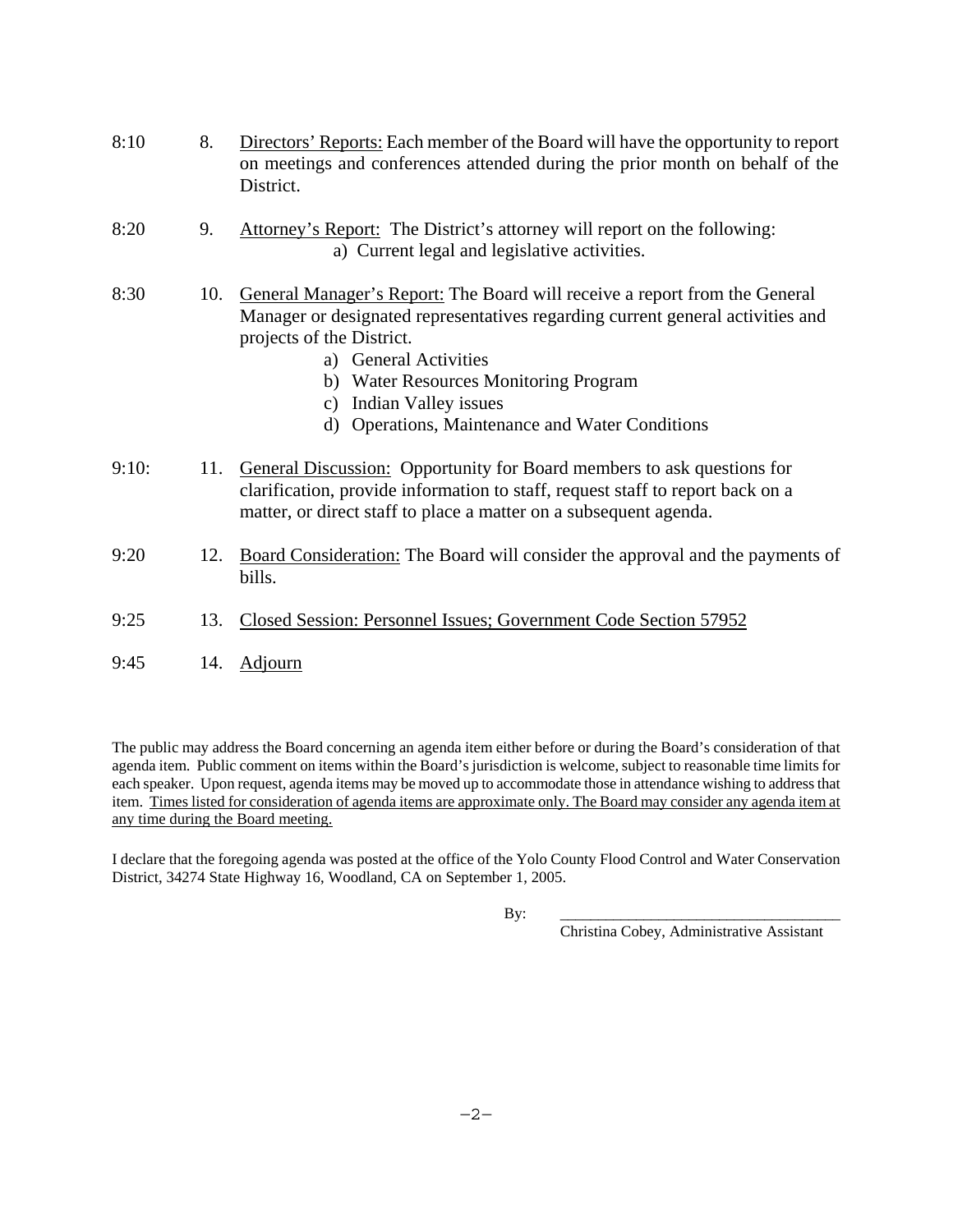## REGULAR BOARD MEETING MINUTES September 6, 2005

The regular monthly meeting of the Board of Directors of the Yolo County Flood Control and Water Conservation District was held at 7:00 p.m. on September 6, 2005 at its regular place of business, 34274 State Highway 16, Woodland, California. Chair Brice convened the meeting with Directors Scheuring, Rominger and Vink present. Also in attendance were:

District Staff and Consultants Tim O'Halloran, General Manager Christy Barton, Assistant General Manager Max Stevenson, Water Resources Associate Tim Ireland, Intern Jennifer Reed, Special Projects Manager Paul Bartkiewicz, Legal Counsel Francis Borcalli, Engineering Consultant

### **Members of the Public**

Don Rominger, Retired District Director Heather Jones, Macias Gini & Company Dave Pratt

### **MINUTES**

**M/S/C** approved the minutes of the August 2, 2005 Regular Board meeting as mailed.

#### **OPEN FORUM**

No comments were made.

#### **CHANGES TO THE POSTED AGENDA**

Chair Brice requested addition to the agenda of an item. The item was the General Manager's Performance Review and consideration of a merit increase.

 $M/S/C$  by a  $4/4<sup>th</sup>$  vote, the Board approved the General Manger's Performance Review and consideration of a merit increase.

#### **GEYSERS' AGREEMENT**

Mr. Bartkiewicz described events that led to the District and Lake County Sanitation District (LACOSAN) executing a Geysers Agreement in 1995, and the benefits to Lake County, Yolo County and the District. The benefits include: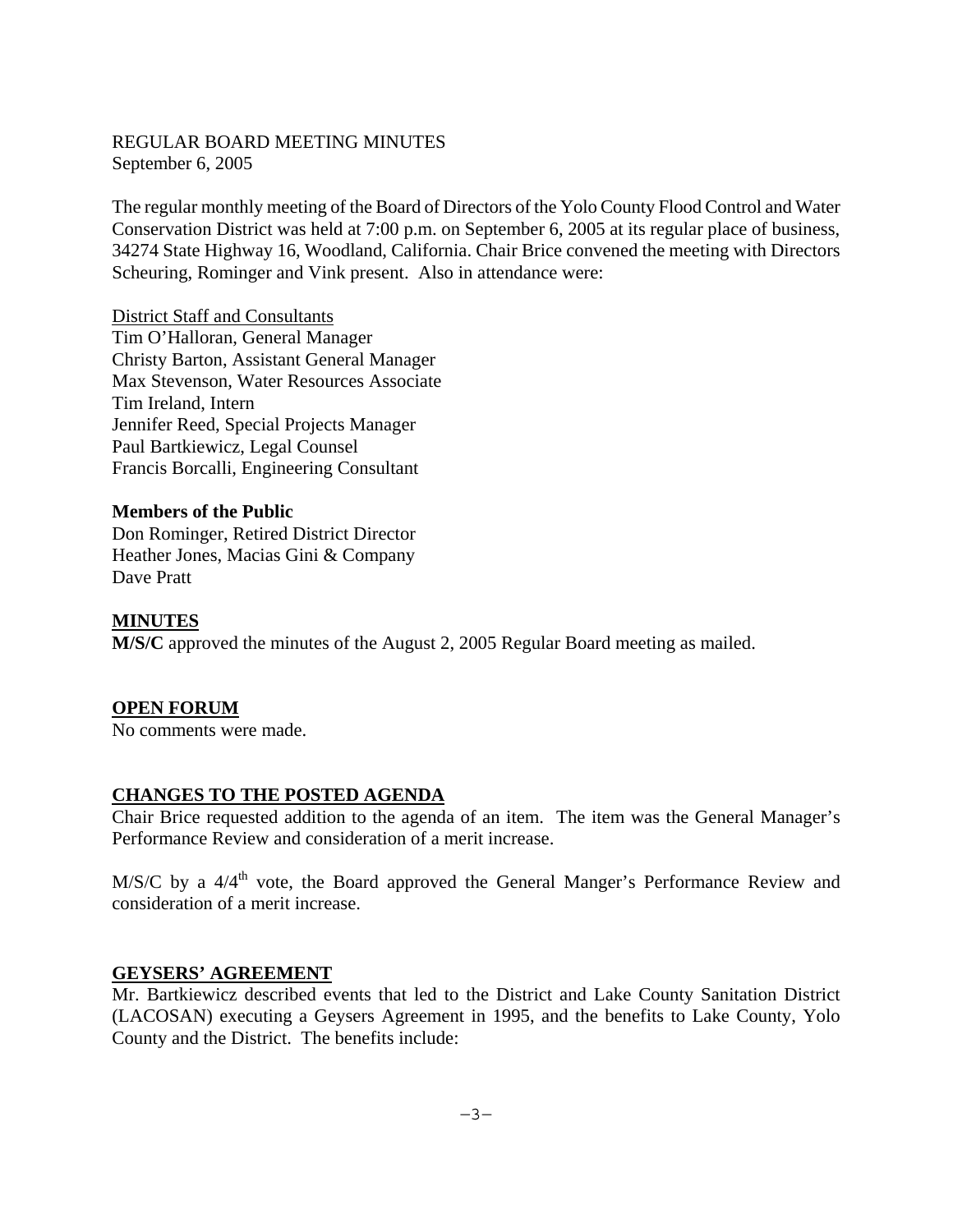- Treated effluent would be used at the geysers for recharge.
- Accidental wastewater spills to Clear Lake would be reduced or eliminated.
- Treated effluent would not be disposed of to surface waters within Cache Creek watershed.
- The District received more flexibility in the implementation of the Solano Decree.
- The project carriage water would not reduce the District's seasonal allocation.

The Geysers Agreement represented a good cooperative solution between governmental agencies to address a problem. Mr. Bartkiewicz reported Lake County Sanitation District is now requesting an amendment to add another point of diversion and another place of use to the Agreement. The previously provided draft agreement amendment was for 10 years. However, Mr. Dellinger is requesting a 20-year agreement.

Director Scheuring questioned the impact of 7,950 acre feet from Clear Lake on the District.

Mr. Bartkiewicz reported that if there were back to back non-spill years, there could be an impact because the spring elevation of the lake would be lower than without the project. Mr. O'Halloran stated that potential impact is minor but real, and was known and accounted for in the original agreement.

Mr. Dellinger stated that he appreciated the District's prior actions enabling the LACOSAN to reduce wastewater stresses to Clear Lake and Cache Creek. He reported that LACOSAN is already recycling secondary treated effluent from waste water systems serving ten communities around Clear Lake, completely eliminating effluent discharges to Clear Lake from those areas. The current "full circle" proposal would tie in the two remaining community wastewater systems around Clear Lake to the recycling system, thereby completely encircling the lake. Due to operational and financial concerns, the new project starts at Lakeport and will require carriage water until population and effluent growth around the lake can displace the needed lake water.

LACOSAN requested an amendment to allow a second intake from Clear Lake at Kelseyville, an agricultural end-use from the pipeline, and a 20-year term to enable debt financing for the agricultural end-user's capital improvements.

Mr. Dellinger reported he was unsure of the demand for agricultural water. It is still being investigated. He reported that there are still a number of areas around Clear Lake that are not using community wastewater systems, but that new systems are anticipated to be formed once the ability to tie into the full circle pipeline is feasible.

**M/S/C** approved execution of the amendment to the Geysers' Agreement extending the term to 20 years and allowing other non-substantive modifications as approved by Chair Brice and Attorney Bartkiewicz.

## **FISCAL YEAR 2004-2005 AUDIT**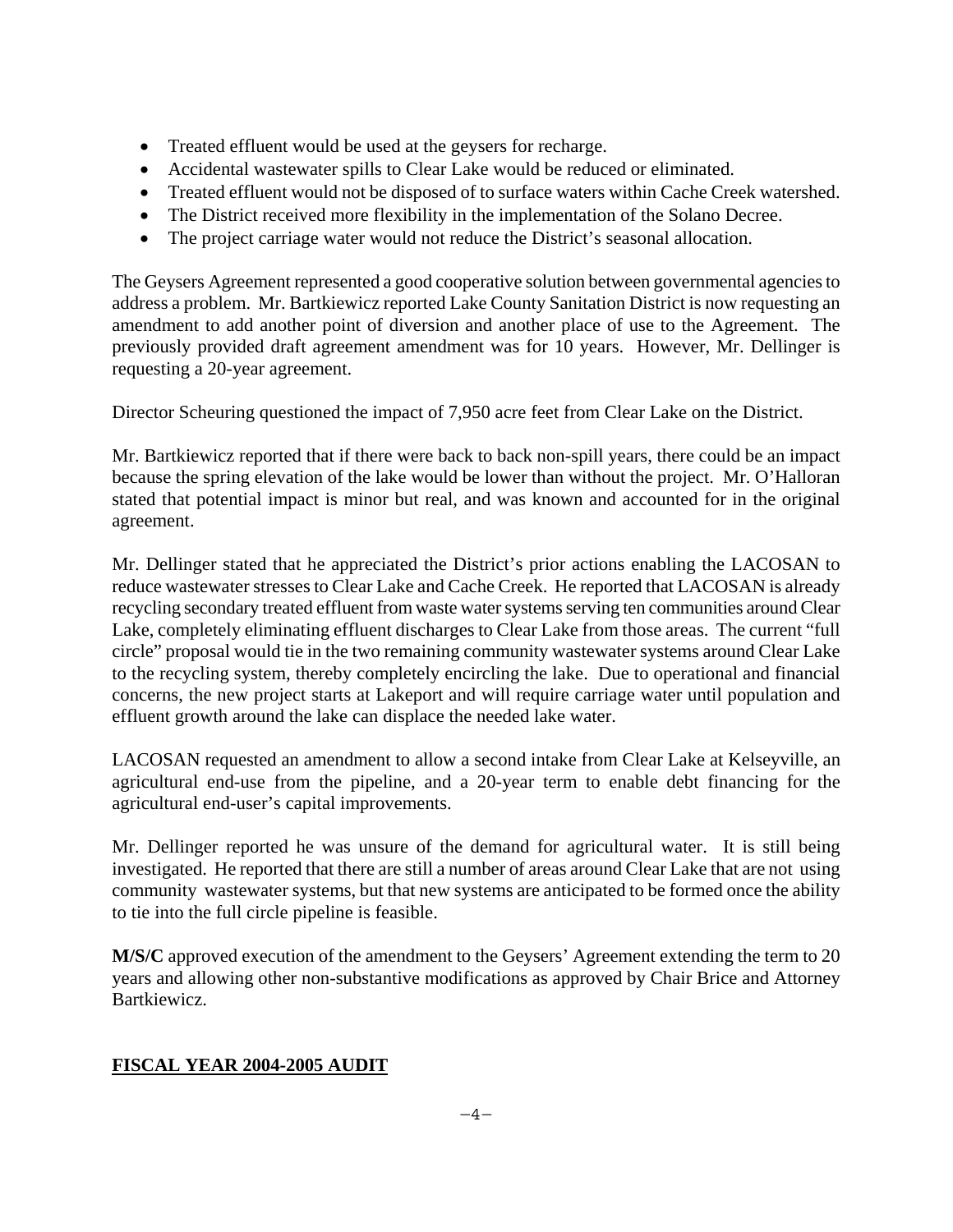Director Vink reported the Finance Committee had met with Heather Jones, Macias Gini & Company, to review the FY 2004-2005 Independent Audit (Audit) and that the Audit did not raise any significant issues. The Committee's recommendation is to accept the Audit.

Ms. Jones reviewed the Audit, which included two reports, the required communications to the Finance Committee defining responsibilities and procedures, and the Audit of the District financial statements and performance. The reports indicate "no significant difficulties in dealing with management in performing the Audit and that the financial statements present fairly the financial position of the District as of April 30, 2005 and 2004. This is a clear unqualified opinion of the District's Auditor.

Ms. Jones also reported on their audit strategy regarding review of records and random selection of activities to track through the system. They have software that will identify anomalies, which are then investigated. Ms. Jones thanked management and stated Mrs. McGriff does a fantastic job being timely and accurate.

**M/S/C** accepted the FY 2004-2005 Independent Audit Report.

## **UNIFORM PUBLIC CONSTRUCTION COST ACCOUNTING ACT (UPCCAA)**

Mrs. Barton reported that although the Board approved utilizing the UPCCAA in February 2005 there are certain procedures that must be followed to implement the Act. She reported an ordinance to implement the bidding procedures and a resolution needed to be adopted. She reported the draft ordinance had an error in the adoption date, which would be corrected.

**M/S/C** accepted introduction of Ordinance 1-2005 to provide informal bidding procedures under the Uniform Public Construction Cost Accounting Act as modified, waived the reading and instructed staff to complete activities required for adoption at the October Board meeting.

In response to a question, Mr. Bartkiewicz reported that ordinances (as opposed to resolutions) are used when they are required by statute code sections such as this one specified in the UPCCAA.

## **LIABILITY COVERAGE RATE COMPARISON**

Mrs. Barton reviewed the ACWA/JPIA's requirement for a one-year advanced notice prior to withdrawing from a program and the difficulty that creates when trying to get rate comparisons from carriers who know the District cannot change insurance for over a year.

**M/S/C** approved sending a Notice of Intent to Withdraw from the ACWA/JPIA Liability Program to facilitate the ability to compare coverage options.

## **DIRECTORS' REPORTS**

Director Scheuring reported that the Water Resources Association of Yolo County (WRA) had hired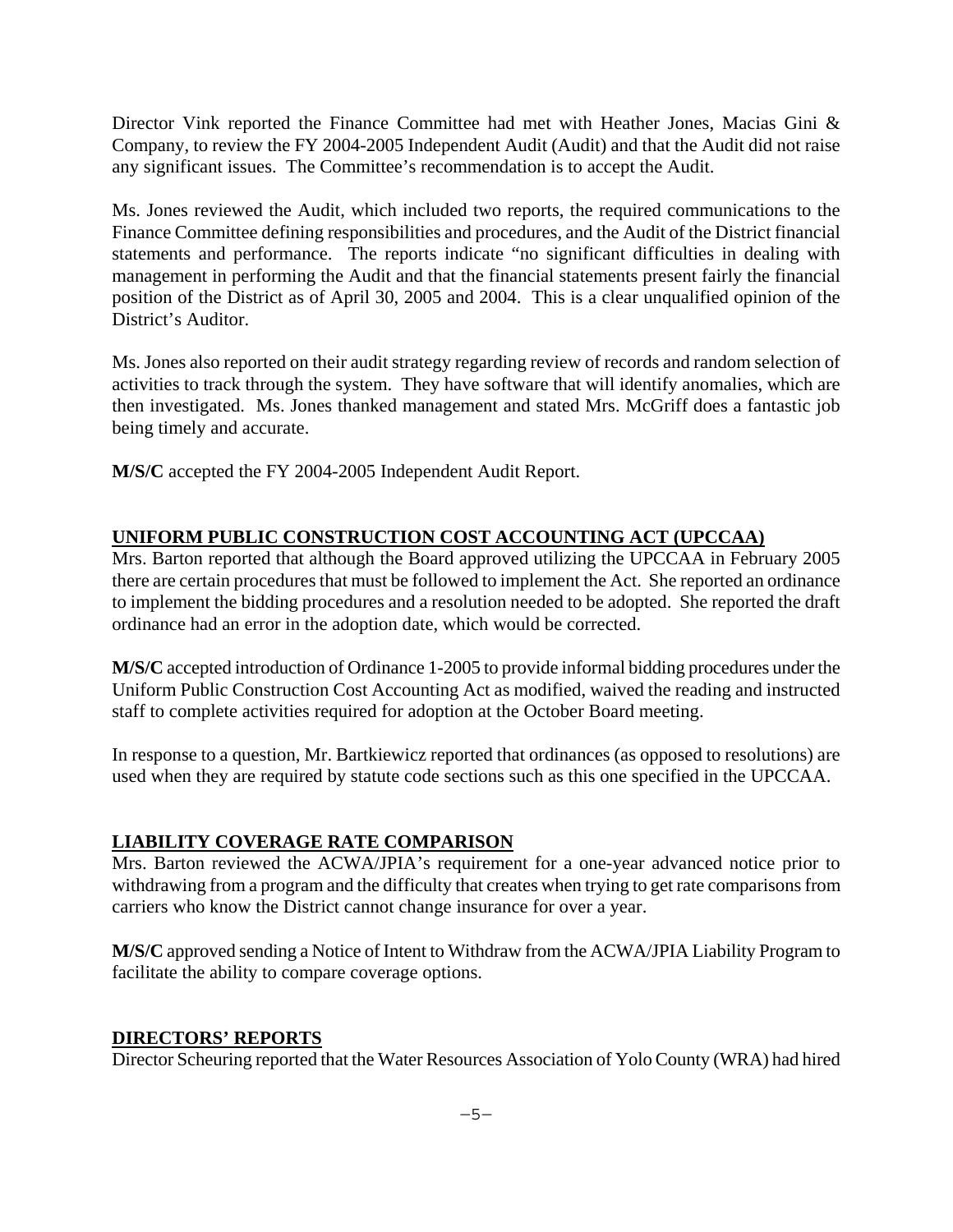Lucy & Co (L&C) as a facilitator for the Yolo County Integrated Regional Water Management Plan (IRWMP). L&C has already completed a survey of member agencies regarding their understanding of the scope and purpose of the IRWMP. There appears to be a lot of support among the agencies for the IRWMP. L&C will start developing an outreach plan for consideration. He also reported that the WRA had received funding from the Department of Water Resources to help develop topic papers addressing flood control, water quality, water supply, recreation, and riparian and ecosystem enhancement. These papers will be a foundation on which to build the IRWMP and the basis for future dialog. Funds will also be used to develop water policies to incorporate into the Yolo County General Plan.

Director Rominger reported on the 2X2 meeting with Yolo County. The principle discussion was regarding the impact of gravel mining in Cache Creek on District infrastructure and flood control.

Director Vink reported that the Northern California Water Association (NCWA) did not meet last month, but did host a program regarding urban development and water supply planning. NCWA is addressing a number of issues including: 1) Conditional Agricultural Waiver for Sacramento Valley; 2) End of legislative session issues; and 3) Delta activities.

Chair Brice reported that the Personnel Committee had met with Mr. O'Halloran to perform a performance review. She distributed copies of the review to Board members and stated the Committee recommended a 5% increase.

**M/S/C** approved a 5% merit increase for Mr. O'Halloran effective May 1, 2005. Direction was given to Mr. Bartkiewicz to modify Mr. O'Halloran's employment agreement to reflect that evaluations will be performed in a time frame of similar to that of other employees for May 1 Budget changes.

Director Scheuring concurred with the written evaluation.

Director Vink reminded Mr. O'Halloran that addressing infrastructure improvements is a priority for the Board.

Director Rominger expressed appreciation for Mr. O'Halloran's work and anticipated a long length of service for Mr. O'Halloran.

Chair Brice expressed her pleasure working with Mr. O'Halloran.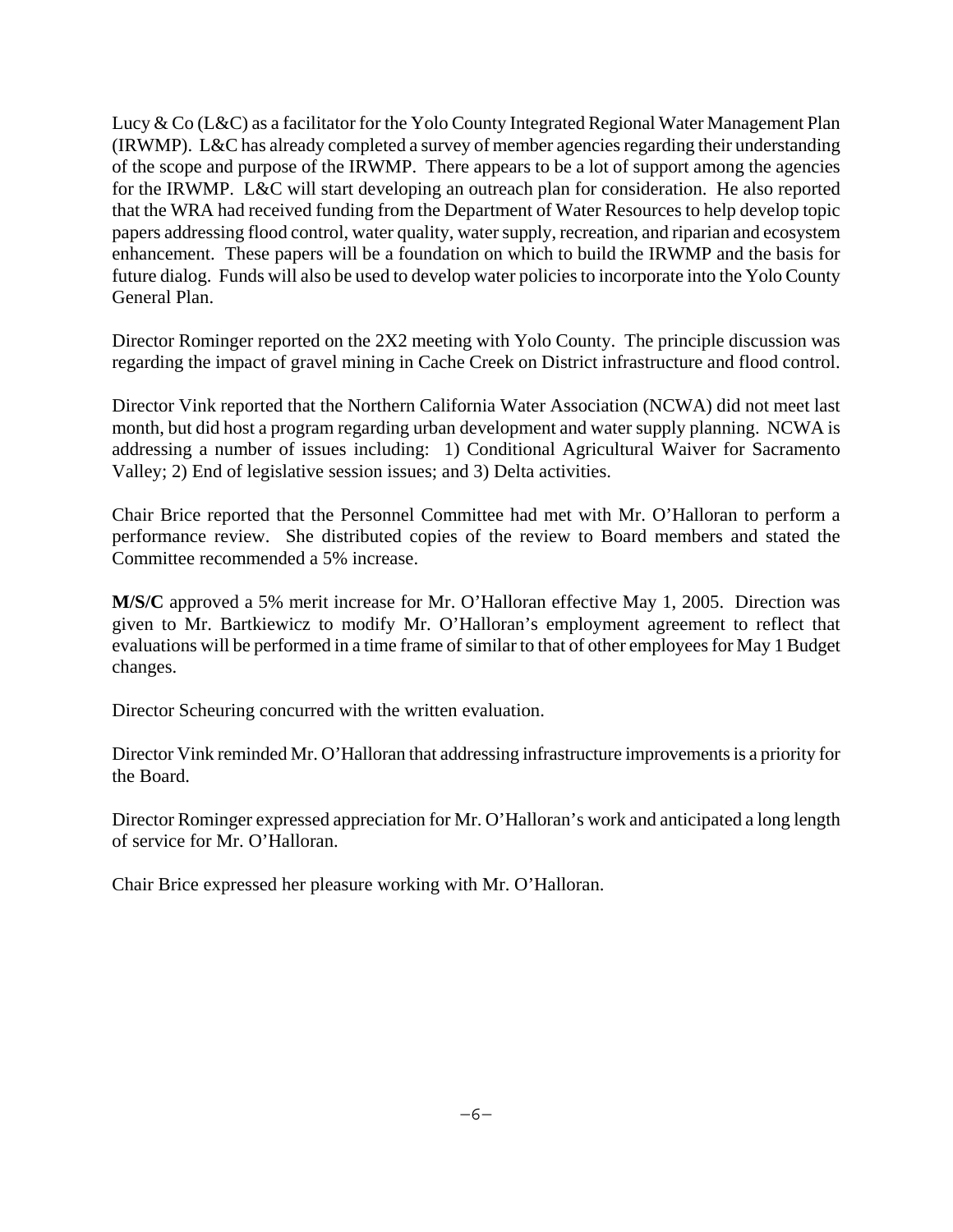## **ATTORNEY'S REPORT**

Attorney Bartkiewicz reminded the Board of the legislative time frame and that the Governor would need to take action on bills by the end of September. Then he reviewed the status of SB 820, AB 1747 and AB 1328.

## **GENERAL MANAGER'S REPORT**

### General Activities

General Manager O'Halloran reported on general District activities including;

- Continued development of a District Work Plan and its use for tracking jobs.
- The District booth at this year's Yolo County Fair  $(2<sup>nd</sup>$  place).
- Tour of the District service area by some members of the Regional Board's Ag Waiver Administrative Team with Rich Landon, Denise Sagara and Mr. O'Halloran to educate the members regarding agricultural drainage issues.
- Future development of a District policy regarding extending or constructing new canals.

Mr. O'Halloran thanked the Board for the merit increase and stated that it is an honor to work with such a dedicated Board.

### Water Resources Monitoring Program

Mr. O'Halloran introduced Tim Ireland, a summer intern who is expected to return in January 2006. Mr. Ireland reported on the District's Water Resources Monitoring Program providing a Power Point Presentation for the Board to review his activities measuring flow and monitoring water quality in the canal system and sloughs. He provided information regarding specific equipment used for flow measurements and locations of measurements. He also provided information regarding equipment used to measure water quality constituents – electrical conductivity (EC), pH, temperature, dissolved oxygen and oxygen reduction potential.

Mr. O'Halloran reported that the District is preparing itself for extensive monitoring of water flow and quality, trying to establish a baseline for water quality data, and preparing to use in-house expertise for flow monitoring in Yolo County to reduce reliance on USGS.

#### Indian Valley Issues

Mr. O'Halloran introduced Jennifer Reed, a temporary employee, who reported on the Indian Valley septic system and repatriation issues. Ms. Reed reviewed the problems with the septic system at the Indian Valley campground and Department of Health Services issues involved in correcting the problem. The District is in the process of gathering good water use data. Ms. Reed also reported on requirements for and the status of repatriation of human remains within a collection of artifacts from the Indian Valley Reservoir site collected prior to constructing the dam. Discussion will be held with UC Davis regarding the potential for the District to donate the collection to UC Davis.

## **OPERATION, MAINTENANCE AND WATER CONDITIONS**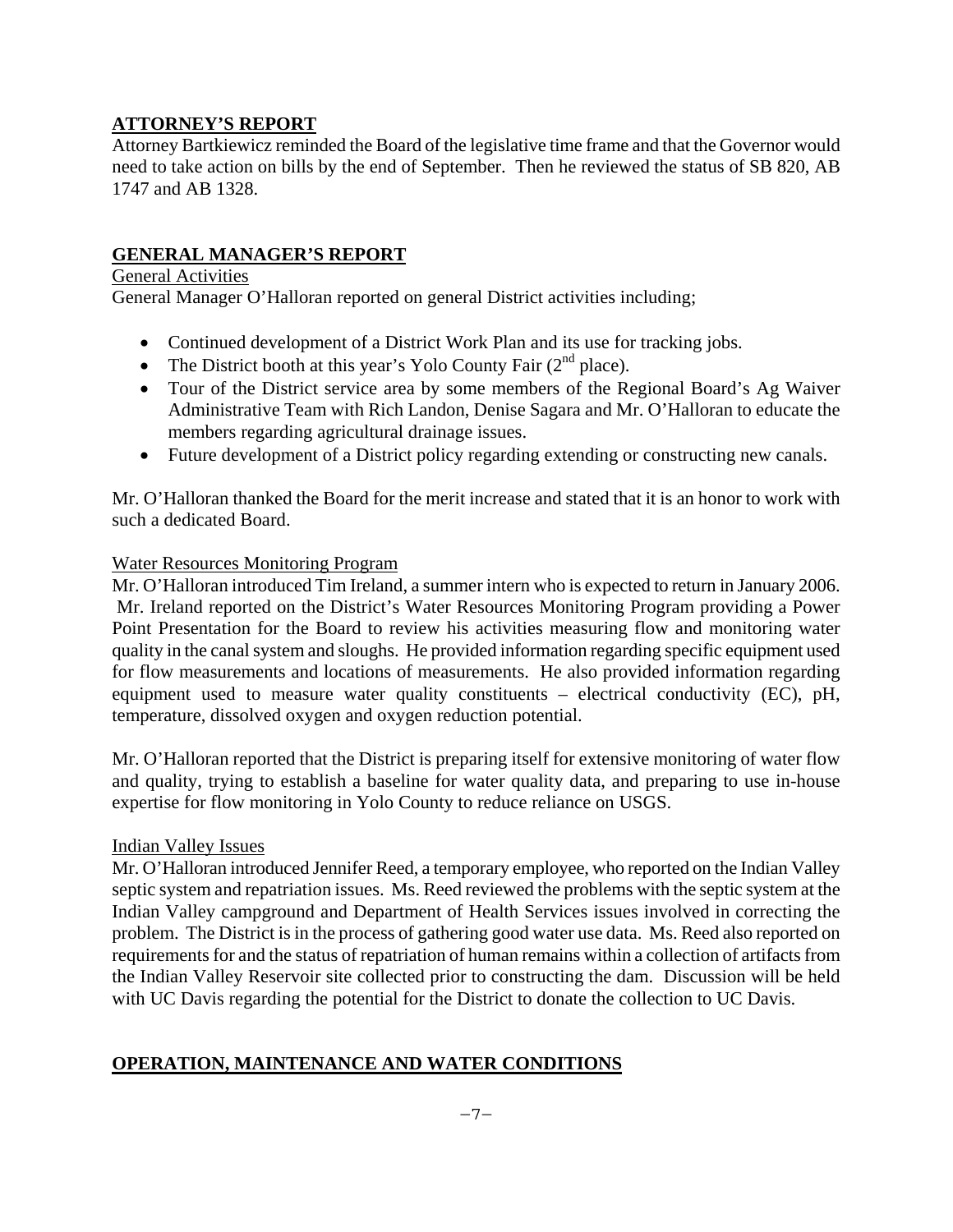Mr. O'Halloran reviewed the Water Conditions Report and reported the District will continue to deliver water this irrigation season as long as it is practical.

## **GENERAL DISCUSSION**

Director Vink questioned the status of the extension to the agreement regarding the Madison Wall and how letters written to the Board are handled by staff.

Director Rominger asked if it was time to change auditing firms to get a fresh look.

## **PAYMENT OF THE BILLS**

Mrs. Barton reported that the creation of the Southeast Davis Drainage Maintenance District (SDDMD) was in response to petitions from the landowners to resolve a dispute over funding of operations and maintenance for a Davis city well that pumps urban and agricultural drainage into the Yolo Bypass. Davis provides a portion of the cost to our District, which then passes the costs through to the agricultural lands' owners. Payment to the City of Davis is not due until the funds have been received from the agricultural lands' owners in the SDDMD.

The payment to the City of Davis was pulled to await confirmation the landowners' funds have been received.

**M/S/C** after review, approved the following claims for payment:

Yolo Flood Control Checks: #34601-34614

## **CLOSED SESSION**

The regular meeting was adjourned to Closed Session under:

Personnel Issue; Government Code Section 57957;

Persons present other then the Board were Mr. O'Halloran, Mrs. Barton, Ms. Reed and Attorney Bartkiewicz.

#### **CLOSED SESSION REPORT**

The regular Board meeting was reconvened. Attorney Bartkiewicz reported that during Closed Session the Board took no action.